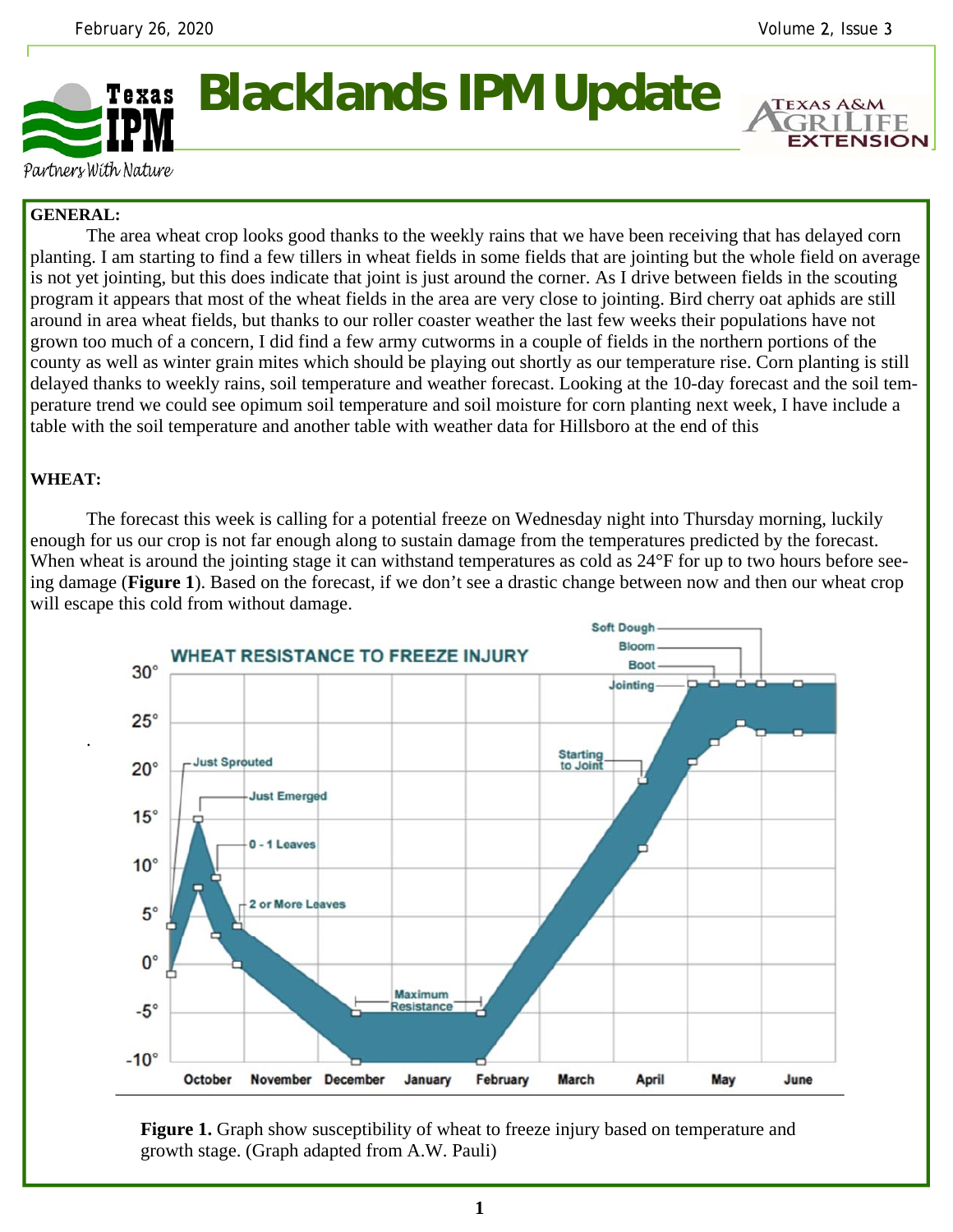Bird cherry oat aphids are still being found in the scouting program fields but thanks to beneficial insects, and adverse weather conditions their populations have not built to a size that needs to be treated. The periodical cool temperatures we have experienced have slowed down their reproductive rate, while the more humid and mild weather conditions at time has allowed for beneficial insect like lady beetles, lacewings and some parasitic wasp move in and help keep the populations in check. As a reminder, there is no established economic threshold in Texas for Bird Cherry Oat aphids in wheat, but it is recommended to follow the economic threshold developed by the University of Nebraska that is 20 or more Bird Cherry Oat aphids per tiller in the pre-boot stage (**Table 1**).

|         |                 | Average number of Bird-Cherry Oat Aphid per tiller to meet threshold |            |                                                                                                                                       |
|---------|-----------------|----------------------------------------------------------------------|------------|---------------------------------------------------------------------------------------------------------------------------------------|
| Preboot | Boot to Heading | Flowering                                                            | Milky Ripe | Milk to Medium Dough                                                                                                                  |
| 20      | 30              |                                                                      |            |                                                                                                                                       |
|         |                 |                                                                      |            | Modified from: Gary Hein and John Thomas. May 4, 2006. Insecticides for Control of Aphids in Wheat. https://cropwatch.unl.edu/insect/ |

**Table 2**. University of Nebraska Bird-Cherry Oat Aphid Threshold

Modified from: Gary Hein and John Thomas. May 4, 2006. Insecticides for Control of Aphids in Wheat. https://cropwatch.unl.edu/insect/ wheataphids

 Last week I did pick up a few army cutworm larvae in a couple of fields on the northern side of Hill County, but right now they have not become a big issue. These observations were one or two army cutworms per field which is well below the economic threshold of four to five per square foot. Army cutworm larvae are brow to black in color and the older larvae have a greasy or shiny appearance (**Figure 2**). They damage the plant by clipping the above ground parts from the root system at or just below the soil surface. During the day the larvae will hide in crop debris close to the base of the plant or under soil clods and move back up into the canopy during dusk and overnight. Considerable damaged can be seen if large populations around, as many as 10 to 20 per square foot have been seen during outbreak years, and their damage can lead to defoliation and stand loss. Fields that thin, planted late, or tillered poorly are most vulnerable to cutworm damage, as they are not able to take much damage before economic stand loss is done. There are a number of insecticide options including pyrethroids, chlorantraniliprole based products like Prevathon or Coragen, and chlorpyrifos.



**Figure 2**. Army cutworm larvae. Photo credit: Whitney Cranshaw, Colorado State University, Bugwood.org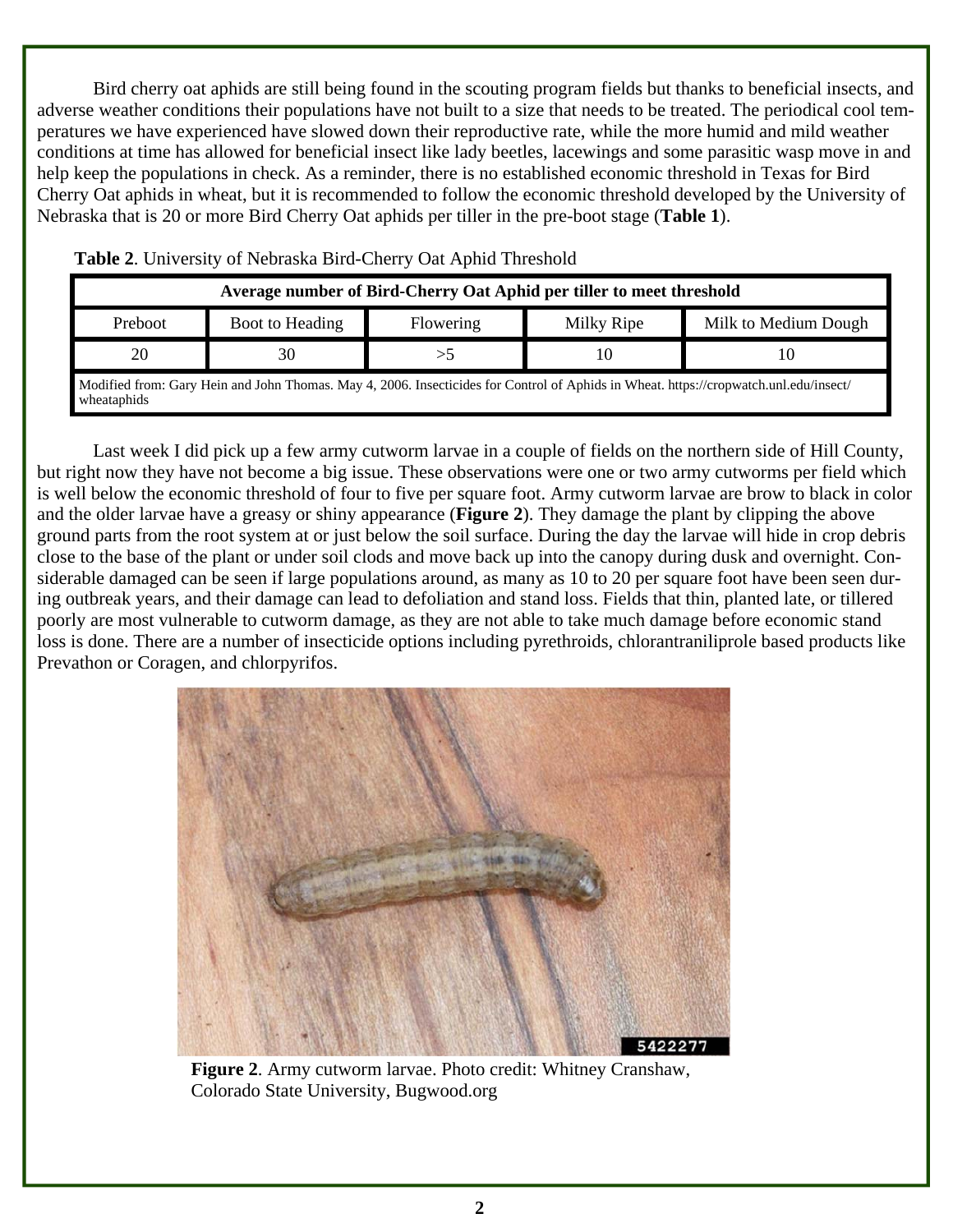Winter grain mites have been around in a few of few of the scouting program fields, but have not been an issue. This insect is worst in fields that are wheat behind wheat, and are most active during cool wet weather. The winter grain mite is small between 1/32 of an inch and 1/16 of an inch in size, with a dark brown to black body and four pair of bright reddish orange legs (**Figure 3**). They are sensitive to light and are often found low in the canopy with the best time to scout for them being the early morning hours, late in the evening or on cloudy days. When feeding they puncture plant cells and this result in a stippling effect on the leaf, and as the injury continues the leaves take on a grayish to silverfish cast (**Figure 4**). Fields that are drought stressed or deficient in nutrients are typically more susceptible to damage from this mite. There is no established economic threshold for winter grain mites in wheat, but Oklahoma State University recommends treating when population reach ~10 per plant with plant injury. Malathion is the only labeled insecticide for winter grain mites, however insecticide used for aphid management should also help manage winter grain mite.



**Figure 3**. Winter grain mite. Photo credit: Oklahoma State University.



**Figure 4**. Winter grain mite damaged field. Photo credit: Jeff Edward, Oklahoma State University